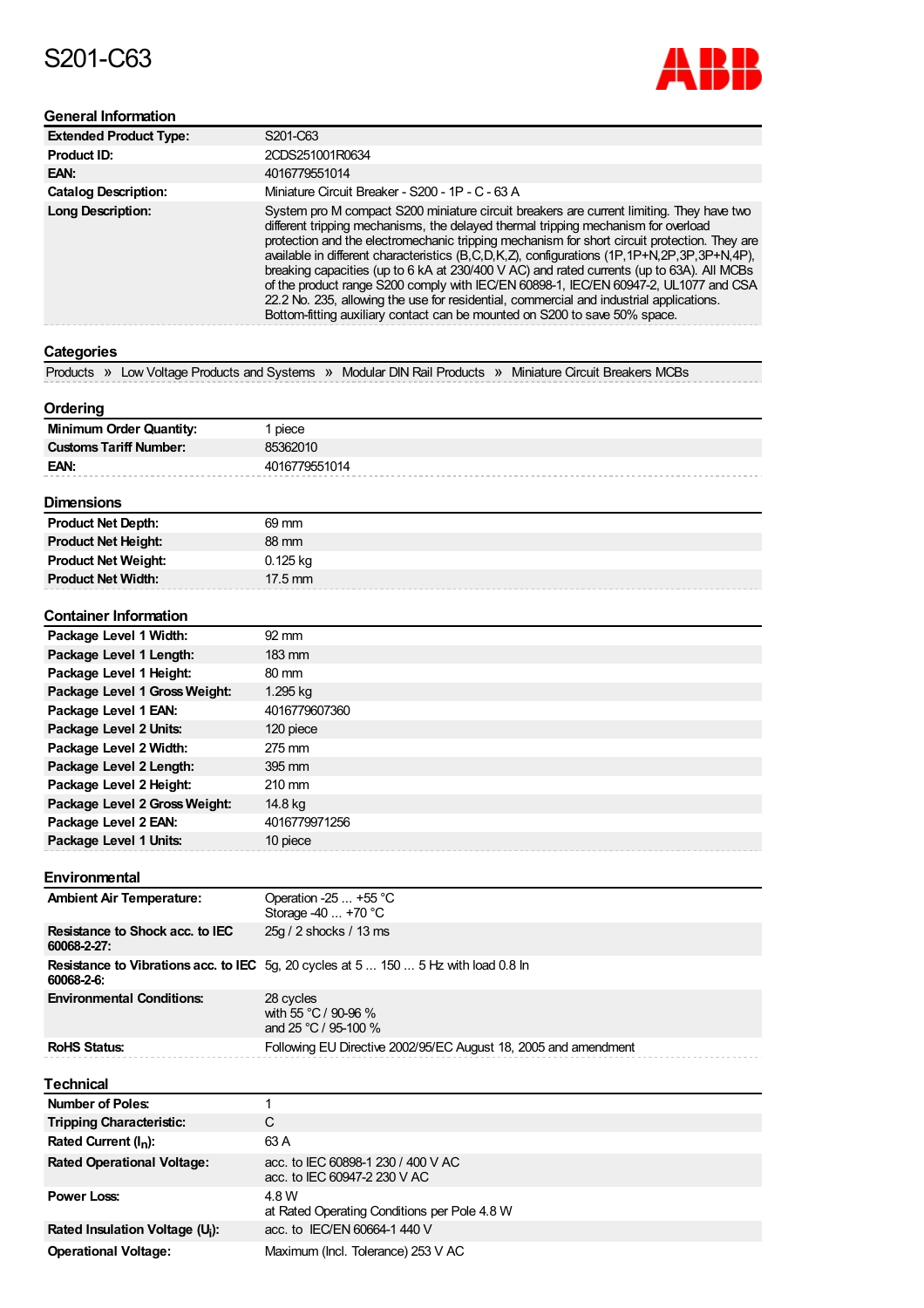| 32 Products                                                    | Filter                                                                              |
|----------------------------------------------------------------|-------------------------------------------------------------------------------------|
| <b>Accessories Show accessory images</b>                       |                                                                                     |
| <b>Object Classification Code:</b>                             | F                                                                                   |
|                                                                | 39121614                                                                            |
| <b>UNSPSC:</b>                                                 |                                                                                     |
| eClass:                                                        | 7.0 27141901                                                                        |
| ETIM 6:                                                        | EC000042 - Miniature circuit breaker (MCB)                                          |
| ETIM <sub>5</sub> :                                            | EC000042 - Miniature circuit breaker (MCB)                                          |
| ETIM 4:                                                        | EC000042 - Miniature circuit breaker (MCB)                                          |
| E-nummer:                                                      | 2100532                                                                             |
| <b>Classifications</b>                                         |                                                                                     |
|                                                                |                                                                                     |
| <b>RoHS Information:</b>                                       | 2CDK400003K0201                                                                     |
| Declaration of Conformity - CE:                                | 2CDK403001D0604                                                                     |
| Data Sheet, Technical Information: 2CSC400002D0208             |                                                                                     |
| <b>Instructions and Manuals:</b>                               | 2CSC400002D0208                                                                     |
| <b>Certificates and Declarations (Document Number)</b>         |                                                                                     |
|                                                                |                                                                                     |
| <b>Maximum Operating Voltage</b><br>UL/CSA:                    | 277 V AC                                                                            |
|                                                                | (DC) 10 kA                                                                          |
| Interrupting Rating acc. to UL1077:                            | 6 <sub>k</sub> A                                                                    |
| Tightening Torque UL/CSA:                                      | $25$ in $lb$                                                                        |
|                                                                | Conductor 18-4 AWG                                                                  |
| <b>Connecting Capacity UL/CSA:</b>                             | Busbar 18-8 AWG                                                                     |
| Technical UL/CSA                                               |                                                                                     |
|                                                                |                                                                                     |
|                                                                | UL 1077                                                                             |
| Standards:                                                     | IEC/EN 60898-1<br><b>IEC/EN 60947-2</b>                                             |
| <b>Mounting Position:</b>                                      | Any                                                                                 |
|                                                                | TH35-7.5 (35 x 7.5 mm Mounting Rail) acc. to IEC 60715                              |
| <b>Mounting on DIN Rail:</b>                                   | TH35-15 (35 x 15 mm Mounting Rail) acc. to IEC 60715                                |
| <b>Recommended Screw Driver:</b>                               | Pozidriy 2                                                                          |
| <b>Tightening Torque:</b>                                      | 2.8 N·m                                                                             |
|                                                                | Stranded 0.75  35 mm <sup>2</sup>                                                   |
|                                                                | Rigid 0.75  35 mm <sup>2</sup>                                                      |
|                                                                | Flexible with Ferrule 0.75  25 mm <sup>2</sup><br>Flexible 0.75  25 mm <sup>2</sup> |
| <b>Connecting Capacity:</b>                                    | Busbar 10 / 10 $\text{mm}^2$                                                        |
| <b>Screw Terminal Type:</b>                                    | Failsafe Bi-directional Cylinder-lift Terminal                                      |
| <b>Terminal Type:</b>                                          | <b>Screw Terminals</b>                                                              |
| <b>Mechanical Endurance:</b>                                   | 20000 cycle                                                                         |
| <b>Electrical Endurance:</b>                                   | 10000 AC cycle                                                                      |
| <b>Remarks:</b>                                                | IP40 in enclosure with cover                                                        |
| Degree of Protection:                                          | <b>IP20</b>                                                                         |
| <b>Contact Position Indication:</b>                            | Red ON / Green OFF                                                                  |
| <b>Actuator Type:</b>                                          | Insulation group II, black, sealable                                                |
| <b>Housing Material:</b>                                       | Insulation Group II, RAL 7035                                                       |
| <b>Dielectric Test Voltage:</b>                                | 50 / 60 Hz, 1 min: 2 kV                                                             |
|                                                                | (5.0 kV @ 2000 m)                                                                   |
| <b>Rated Impulse Withstand Voltage</b><br>$(U_{\text{imp}})$ : | 4 kV<br>$(6.2 \text{ kV} \text{ @ sea level})$                                      |
| <b>Pollution Degree:</b>                                       | 3                                                                                   |
| Overvoltage Category:                                          | Ш                                                                                   |
| <b>Energy Limiting Class:</b>                                  | $\sqrt{3}$                                                                          |
| Breaking Capacity $(I_{cs})$ :                                 |                                                                                     |
| <b>Rated Service Short-Circuit</b>                             | (133 V AC) 15 kA                                                                    |
| <b>Breaking Capacity (I<sub>cu</sub>):</b>                     |                                                                                     |
| <b>Rated Ultimate Short-Circuit</b>                            | (133 V AC) 20 kA                                                                    |
| Rated Short-Circuit Capacity (I <sub>cn</sub> ):               | (230 / 400 V AC) 6 kA                                                               |
| Rated Frequency (f):                                           | 50 Hz<br>60 Hz                                                                      |
|                                                                | Minimum $12 \vee AC / 12 \vee DC$                                                   |
|                                                                | Maximum (Incl. Tolerance) 72 V DC                                                   |

| 32 Products       |                                                             | Filter      |                        |
|-------------------|-------------------------------------------------------------|-------------|------------------------|
| <b>Identifier</b> | <b>Description</b>                                          | <b>Type</b> | Oty Unit Of<br>Measure |
|                   | Sensor 18mm, 80A AC, DC, TRMS, mounting for pro M compact & |             |                        |